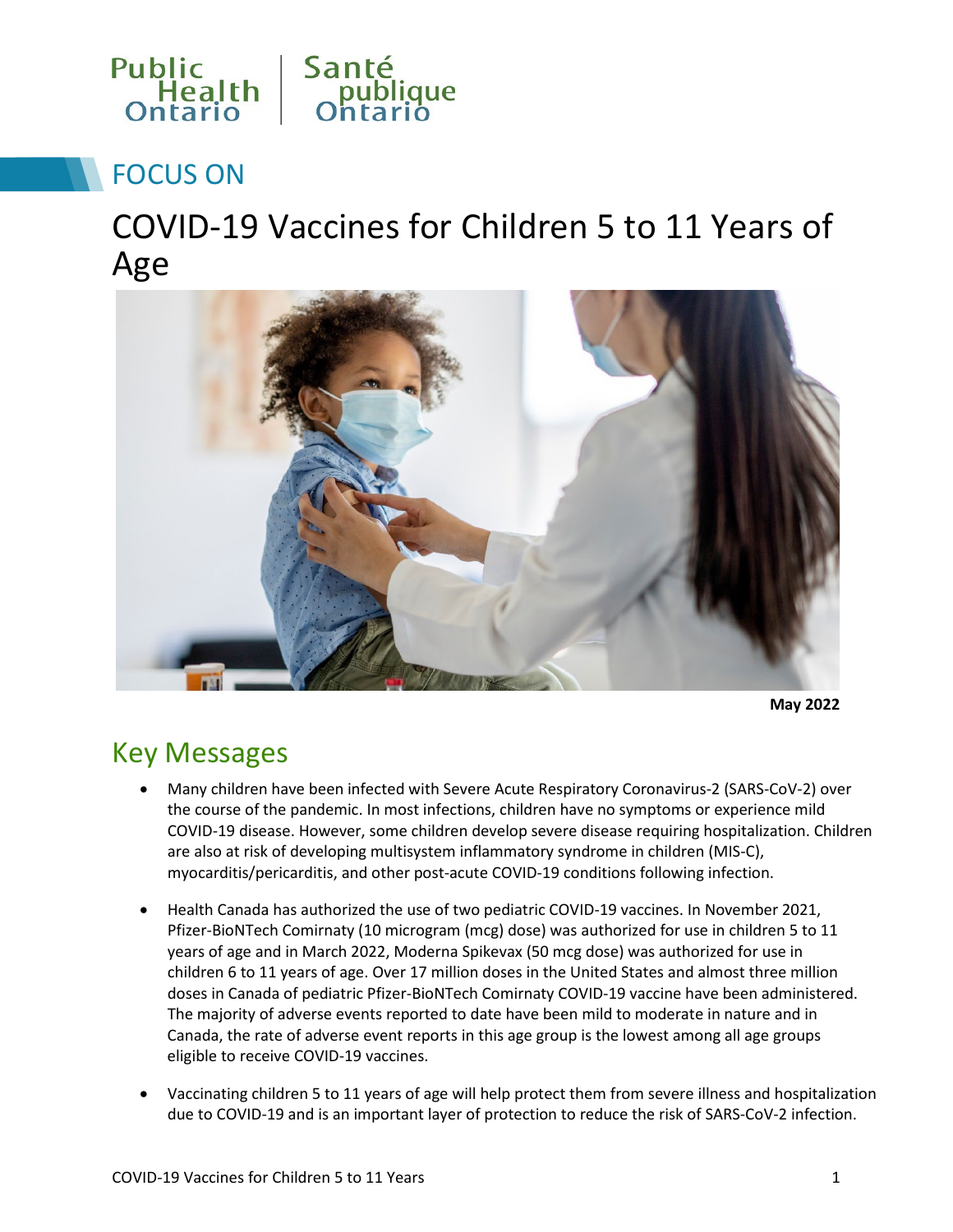## Introduction

On November 19, 2021, Health Canada authorized for use the first pediatric COVID-19 vaccine in Canada, a pediatric formulation of the Pfizer-BioNTech Comirnaty COVID-19 vaccine (10 mcg dose) as a two-dose primary series for children 5 to 11 years of age.<sup>1</sup> The National Advisory Committee on Immunization (NACI) strongly recommends that a complete series with an mRNA COVID-19 vaccine should be offered to children in the authorized age groups without contraindications to the vaccine, with a recommended dosing interval of at least 8 weeks between the first and second dose.<sup>2</sup> Children 5 to 11 years of age who are moderately to severely immunocompromised should be offered a three-dose primary series of an mRNA COVID-19 vaccine.2 Ontario began offering the pediatric Pfizer-BioNTech COVID-19 vaccine to children 5 to 11 years of age the week of November 23, 2021.<sup>3</sup> In March 2022, Moderna's submission for a COVID-19 vaccine for children aged 6 to 11 years was authorized for use by Health Canada. 2

This Focus On is intended for health care providers and public health partners. It provides an overview of the epidemiology and burden of SARS-CoV-2 infection in the 5 to 11 year-old age group, benefits of COVID-19 vaccination in children, post-market vaccine safety surveillance data for the pediatric Pfizer-BioNTech Comirnaty vaccine, characteristics of the pediatric COVID-19 vaccine products, and select COVID-19 vaccine resources. It is current as of the date published and will be updated as new information becomes available.

# Epidemiology and Burden of COVID-19 in Children 5 to 11 Years of Age

Many children have been infected with SARS-CoV-2 over the course of the pandemic. Using the provincial Public Health Case and Contact Management (CCM) Solution database, analyses performed by Public Health Ontario showed that from July 4, 2021 to January 8, 2022, children 5 to 11 years of age accounted for 8.6% (29,174) of total reported cases (338,740), while representing 7.3% of Ontario's population.4,5 As of December 31, 2021, diagnostic PCR testing was restricted to high-risk populations, limiting eligibility among most children, and therefore subsequent Ontario case counts will underestimate the burden of infection in the province. 6,7

In most infections, children have no symptoms or experience mild COVID-19 disease. However, some children develop severe disease requiring hospitalization.<sup>8</sup> Since the beginning of the pandemic, January 15, 2020, up until April 21, 2022, there have been 228 hospitalized cases (rate of 21.1/100,000) among children 5 to 11 years of age in Ontario, the lowest rate among age groups for those under 20 years (i.e., 0 to 4 years at  $121.9/100,000$ ; 12 to 19 years at  $33.6/100,000$ .<sup>9</sup> However, with expected increases in infections in the population, including among children, associated with the highly transmissible Omicron variant sub-lineage BA.2, the numbers with severe disease are likely to increase as the number of infections increase. <sup>6</sup> From the beginning of the fifth wave dominated by Omicron sub-lineages BA.1 and BA.1.1 on December 12, 2021 to April 9, 2022, during the Omicron BA.2-dominant sixth wave, there were 127 hospitalized cases among children 5 to 11 years of age in Ontario, comprising more than half the total hospitalizations over the course of the pandemic.<sup>8</sup>

There is limited evidence on clinical risk factors for severe COVID-19 disease in children under 12 years of age; while early evidence suggested that there was an association between the presence of any comorbidity and severe COVID-19 outcomes, approximately one-third of children aged 5-11 admitted to US hospitals in a large surveillance network did not have an underlying medical condition.<sup>10,11</sup> Children are also at risk of developing multisystem inflammatory syndrome in children (MIS-C), a rare but serious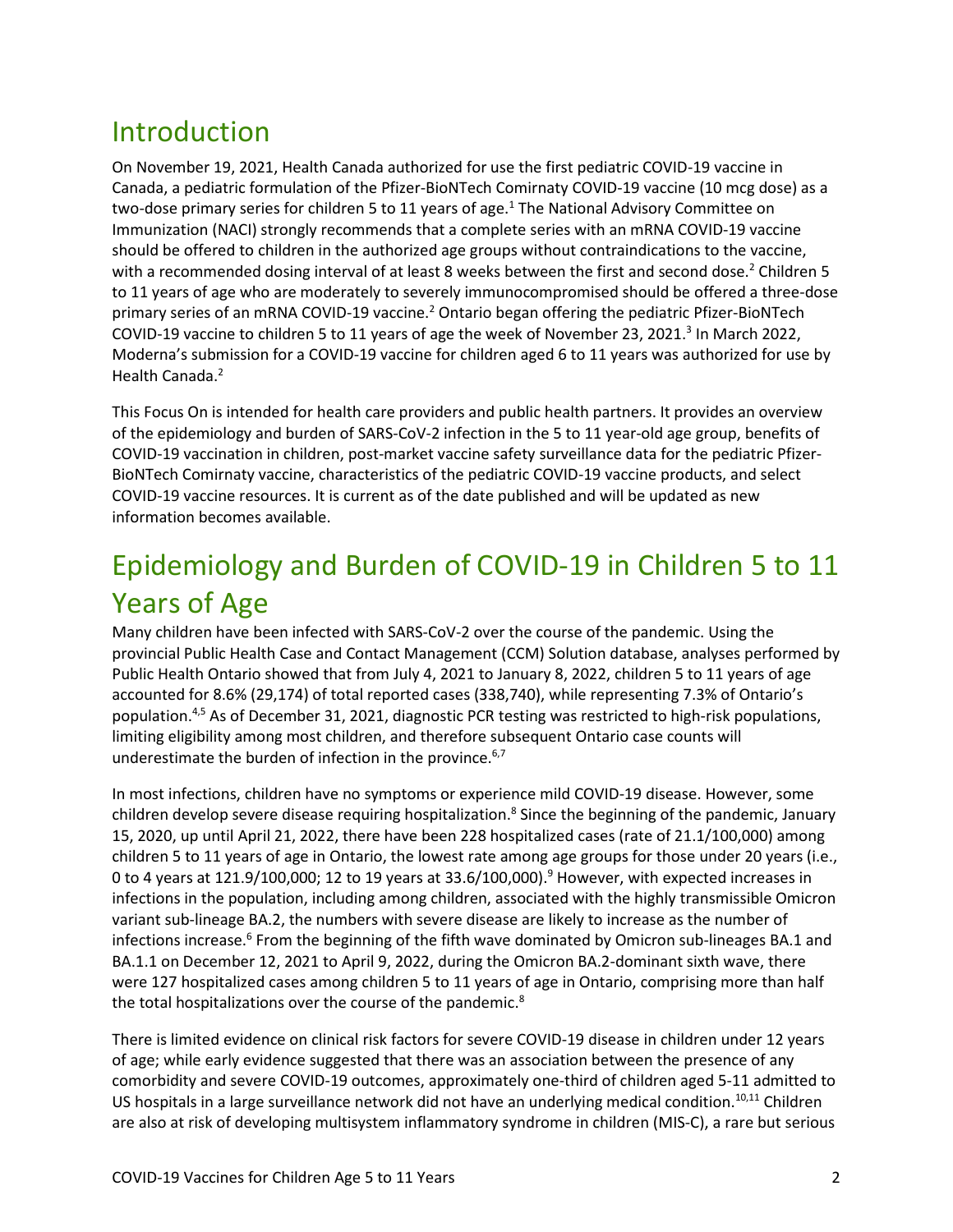condition that can occur weeks following infection with the COVID-19 virus.<sup>12</sup> As of October 4, 2021, there were 5,217 reports of MIS-C in the United States (US), with 44% of cases occurring in children aged 5 to 11 years.13 In Canada, 269 cases of MIS-C were reported between March 11, 2020 and October 2, 2021.<sup>14</sup> In addition to MIS-C, children may be at risk of myocarditis/pericarditis following COVID-19 and other post-acute COVID-19 conditions may occur with unknown long-term sequelae, although the risk appears to be lower compared to older age groups, though evidence is still accumulating.<sup>12</sup>

# Benefits of COVID-19 Vaccination for Children 5 to 11 Years of Age

Evidence on the real-world effectiveness of the Pfizer-BioNTech Comirnaty COVID-19 vaccine suggests there is substantial protection against severe outcomes among children 5 to 11 years old after completing a two-dose primary series during the Omicron-dominant period. Using surveillance data from Ontario, in the 30 days preceding March 27, 2022, unvaccinated children were 2.5 times more likely to be hospitalized compared to those who had completed the primary series.<sup>15</sup> The effectiveness of the vaccine against hospitalization among SARS-CoV-2 cases after two doses in Ontario was estimated to be 59% among children and adolescents (4 to 17 years old) combined; children 4 to 11 years old were included in the study from the time they were eligible for vaccination on November 28, 2021 to January 10, 2022.16

In a recent multicentre and multistate study from the US, vaccine effectiveness (VE) against COVID-19 associated hospitalizations among children who received their second dose on average a month earlier was 68%.<sup>17</sup> In another US study, the effectiveness against emergency department and urgent care visits was 51% approximately two weeks to just over two months after the second dose.<sup>18</sup> US data have also shown that the Pfizer-BioNTech Comirnaty COVID-19 vaccine (30 mcg) has a high VE (91%) against the development of MIS-C in vaccinated youth aged 12 to 18 years, <sup>17</sup> data which provides indirect evidence for the likely prevention of MIS-C in vaccinated children aged 5 to 11 years, in whom the incidence of MIS-C is greatest among pediatric age groups.<sup>20</sup>

Similar to findings in adolescent and adult populations, effectiveness of the vaccine in 5 to 11 year olds against infection with the Omicron variant appears to be lower in comparison to the Delta variant. In a large US cohort study, VE against any infection among children 5 to 11 years old, regardless of symptoms, was 31% at two weeks to just under three months after the second dose.<sup>21</sup> Although protection against Omicron infection may be lower than what was seen in efficacy trials against previous strains of SARS-CoV-2, protection against severe outcomes remains high among children 5 to 11 years old during a time of uncertainty around the magnitude of the next wave of COVID-19.

# Safety of Pfizer-BioNTech Comirnaty COVID-19 Vaccine for Children 5 to 11 Years of Age from Post-market Vaccine Surveillance

As of April 6, 2022, over 17 million doses of pediatric Pfizer-BioNTech Comirnaty COVID-19 vaccine have been administered to children 5 to 11 years of age in the United States (US).<sup>22</sup> Real-world safety data from v-safe, a voluntary smartphone-based US active safety surveillance system designed to monitor adverse events after COVID-19 vaccination, found that injection site pain, fatigue, and headache were the most frequently reported reactions from 42,504 enrolled children aged 5 to 11 years after either dose one or two.<sup>23</sup> A small proportion of parents reported that their child was unable to perform normal daily activities on the day after vaccine receipt (5.1% following dose one and 7.4% following dose two).<sup>23</sup>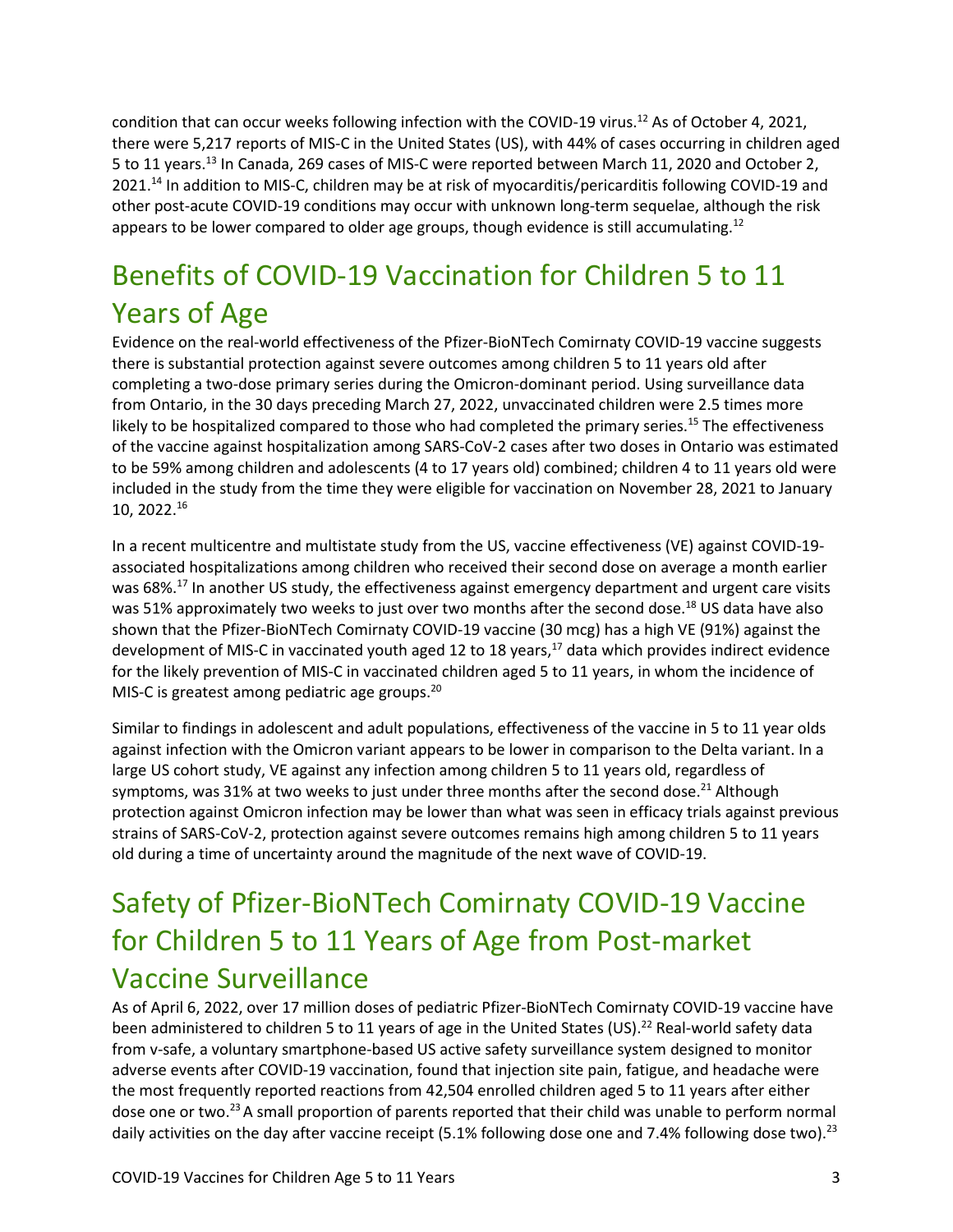The Vaccine Adverse Event Reporting System (VAERS), a passive surveillance system in the US, reported 4,249 adverse events following pediatric Pfizer-Comirnaty COVID-19 vaccine among this age group as of December 19, 2021; 97.6% (4,149) were non-serious, while only 2.4% (100) were serious.<sup>23,24</sup> Of the serious events, fever (29%) and vomiting (21%) were the top two most commonly reported. Additionally, 12 reports of myocarditis events meeting the Centers for Disease Control and Prevention (CDC) case definition were received. Among these cases, the median age was 10 years, median time to onset was two days, more commonly after dose two, and more frequently in males.<sup>24</sup> All cases were discharged home, with eight fully recovered, and four still recovering at the time of report.23,24 In a subgroup analyses by sex and dose, the reporting rate of myocarditis exceeded background incidence (0.2 to 1.9 per million) for males following dose two in the 5 to 11 years age group, at 4.3 cases per million doses in days 0 through 7 after vaccination; however, this reporting rate was substantially lower than for adolescent males following the second dose (45.7 cases per million doses in 12 to 15 year olds and 70.2 cases per million doses in 16 to 17 year olds). $^{24}$ 

The Vaccine Safety Datalink (VSD) is an active surveillance system in the US that uses a rapid cycle analysis (RCA), to examine the observed number of adverse events compared with the expected number of events. Klein et al. assessed the safety of the pediatric Pfizer-BioNTech Comirnaty COVID-19 vaccine administered to 5 to 11 year olds from one to 21 days after dose one or two. As of December 11, 2021, 431,485 doses were administered to this age group at nine study sites and no safety signals were found. $25$ 

In Canada, vaccines are highly regulated.<sup>26,27</sup> They are thoroughly reviewed for efficacy and safety prior to being authorized for use, and are continually monitored through post-marketing surveillance to ensure their safety. As of April 8, 2022, there were 508 AEFIs reported in the 5 to 11 age group out of a total 2,941,306 pediatric Pfizer-BioNTech Comirnaty COVID-19 vaccine doses administered to this age group in Canada, for a reporting rate of 17.20 per 100,000 doses administered.<sup>28</sup> This rate is the lowest among adverse event reports for all age groups eligible to receive COVID-19 vaccine.

Public Health Ontario carries out passive vaccine safety surveillance in Ontario, in collaboration with Ontario Public Health Units and the Ontario Ministry of Health.27 In Ontario, as of April 10, 2022, 1,054,415 doses of pediatric Pfizer-BioNTech Comirnaty COVID-19 vaccine have been administered. Of the 217 confirmed AEFIs reported (representing 0.02% of all doses administered), five were considered serious events (i.e. resulting in hospitalization).<sup>29</sup>

Due to the recent authorization of pediatric Moderna Spikevax COVID-19 vaccine in Canada and other jurisdictions, post-market safety data is not currently available to summarize, but will accrue over time.

## COVID-19 mRNA Vaccines for Children

In Canada, the Pfizer-BioNTech Comirnaty COVID-19 vaccine was authorized by Health Canada on November 9, 2021 for pediatric indication (age 5 to 11 years) under the Food and Drug Regulations as the first COVID-19 vaccine available for children.<sup>30</sup> On March 17, 2022, Moderna's submission for a COVID-19 vaccine for children age 6 to 11 years was authorized for use by Health Canada.<sup>30</sup> NACI's recommendations are that Moderna Spikevax (50 mcg) may be offered as an alternative to Pfizer-BioNTech Comirnaty (10 mcg); however, the use of Pfizer-BioNTech Comirnaty is preferred to Moderna Spikevax to start or continue the primary vaccine series due to the abundant clinical experience and safety data available for the pediatric Pfizer-BioNTech Comirnaty vaccine.<sup>2</sup>

Indirect data from adult populations (≥18 years of age) suggests Moderna (100 mcg) may result in higher VE after a two-dose primary series compared to Pfizer-BioNTech Comirnaty (30 mcg) and is associated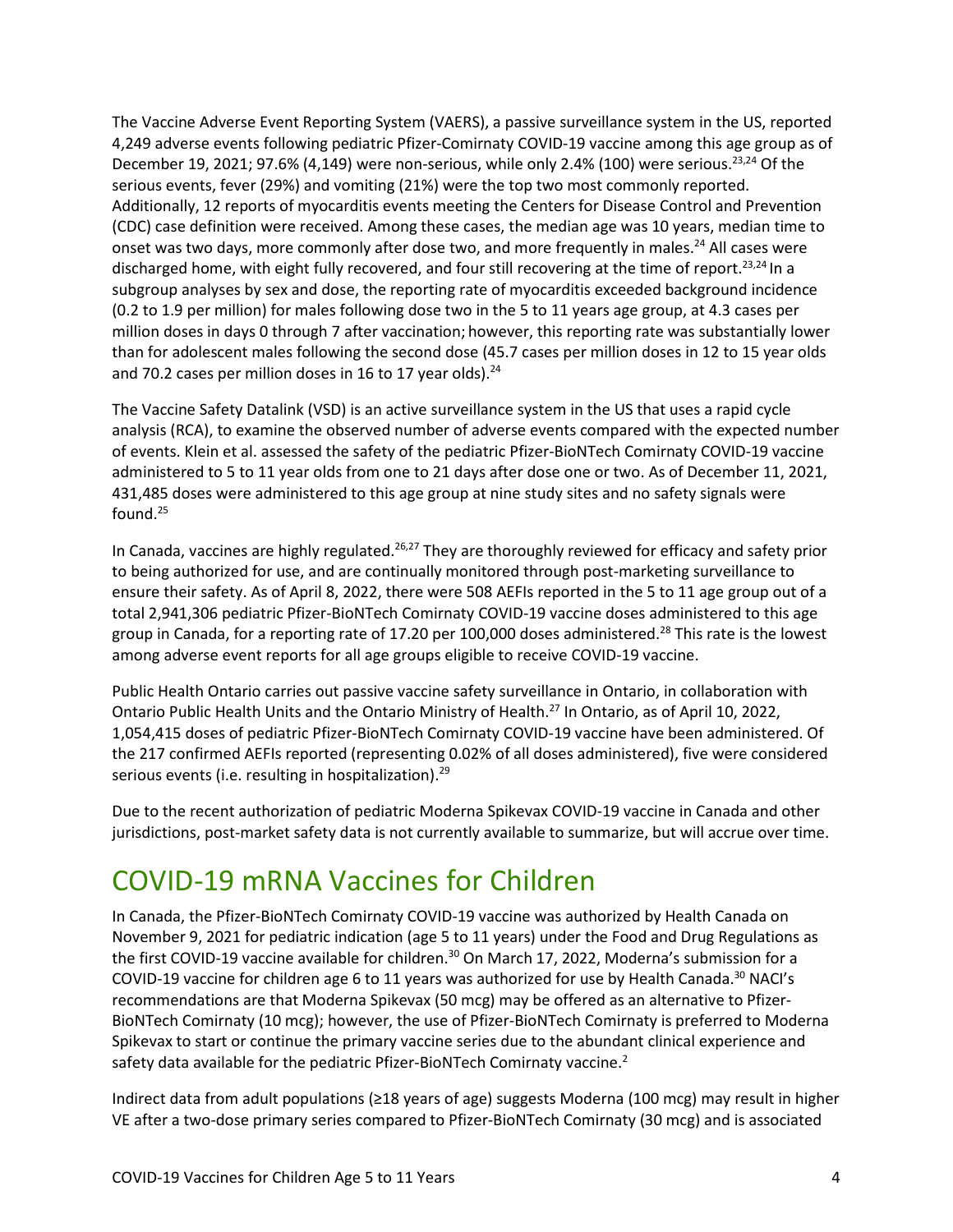with a higher seroconversion rate among adult immunocompromised patients. Given this potential benefit, as per NACI, administration of the Moderna (50 mcg) vaccine as a three-dose primary series may be considered for some immunocompromised individuals 6 to 11 years of age, as outlined in the product monograph.2

Detailed characteristics of the pediatric COVID-19 vaccines are outlined in Table 1.

| <b>Trade Name</b>                                                                       | <b>Pfizer-BioNTech Comirnaty COVID-</b><br>19 Vaccine (pediatric formulation)                                     | <b>Moderna Spikevax COVID-19</b><br><b>Vaccine</b>                                                           |
|-----------------------------------------------------------------------------------------|-------------------------------------------------------------------------------------------------------------------|--------------------------------------------------------------------------------------------------------------|
| Manufacturer                                                                            | Pfizer Inc., BioNTech Manufacturing<br>GmbH                                                                       | ModernaTX Inc.                                                                                               |
| <b>Generic Name</b>                                                                     | BNT162b, tozinameran                                                                                              | mRNA-1273, elasomeran                                                                                        |
| <b>Vaccine Platform</b>                                                                 | LNP-encapsulated, non-replicating,<br>nucleoside-modified mRNA<br>vaccine <sup>31,32</sup>                        | LNP-encapsulated, non-replicating,<br>nucleoside-modified mRNA<br>vaccine <sup>33</sup>                      |
| <b>Antigenic Target</b>                                                                 | Pre-fusion SARS-CoV-2 spike (S)<br>glycoprotein <sup>31,32</sup>                                                  | Pre-fusion SARS-CoV-2 spike (S)<br>glycoprotein <sup>33</sup>                                                |
| Clinical trial data                                                                     |                                                                                                                   |                                                                                                              |
| <b>Estimated vaccine</b><br>efficacy against<br>symptomatic, lab-<br>confirmed COVID-19 | 90.7%, 7 or more days after the<br>second dose in those without<br>evidence of prior SARS-CoV-2<br>infection $31$ | 88.0%, 14 or more days after the<br>first dose in those without prior<br>SARS-CoV-2 infection <sup>2,a</sup> |
| Safety                                                                                  | Mild to moderate side effects with<br>no serious adverse events <sup>31,a</sup>                                   | Mild to moderate side effects with<br>no serious adverse events <sup>2,b</sup>                               |
| Authorized Ages for Use                                                                 | 5 years to 11 years of age <sup>30,32</sup>                                                                       | 6 years to 11 years of age <sup>30,33</sup>                                                                  |
|                                                                                         | 2 doses (primary series) <sup>32</sup>                                                                            | 2 doses (primary series) $32$                                                                                |
| No. of Doses<br>Administered                                                            | 3 doses (primary series for<br>moderately to severely<br>immunocompromised) <sup>12,32,34</sup>                   | 3 doses (primary series for<br>moderately to severely<br>immunocompromised) $^{2,34}$                        |
| Dosage                                                                                  | 10 mcg of mRNA per 0.2 mL dose <sup>32</sup>                                                                      | 50 mcg of mRNA per 0.25 mL dose <sup>33</sup>                                                                |
| Adjuvant                                                                                | No <sup>32</sup>                                                                                                  | No <sup>33</sup>                                                                                             |

<span id="page-4-1"></span><span id="page-4-0"></span><sup>&</sup>lt;sup>a</sup> There were too few cases identified beginning 14 days after dose two to generate estimates of vaccine efficacy for dose two.<br><sup>b</sup> This study was not adequately powered to detect potential very rare and rare side effects of the vaccine.

l

<span id="page-4-2"></span>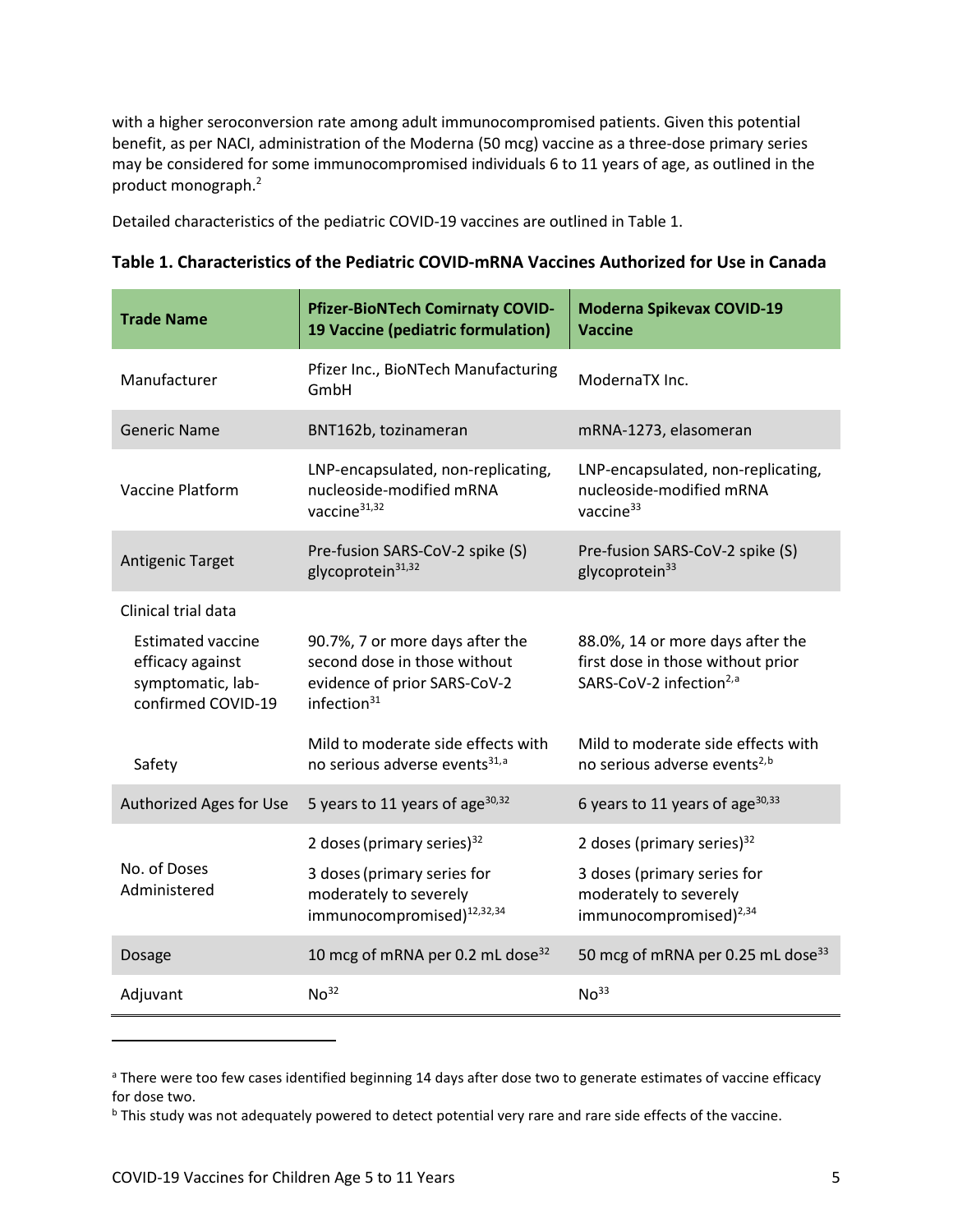| <b>Trade Name</b>                        | <b>Pfizer-BioNTech Comirnaty COVID-</b><br>19 Vaccine (pediatric formulation)                                                                                                                                                                                                                                                                                                                                                            | <b>Moderna Spikevax COVID-19</b><br><b>Vaccine</b>                                                                                                                                                                                                                                                                                                                                                                                      |
|------------------------------------------|------------------------------------------------------------------------------------------------------------------------------------------------------------------------------------------------------------------------------------------------------------------------------------------------------------------------------------------------------------------------------------------------------------------------------------------|-----------------------------------------------------------------------------------------------------------------------------------------------------------------------------------------------------------------------------------------------------------------------------------------------------------------------------------------------------------------------------------------------------------------------------------------|
| <b>Diluent</b>                           | Yes <sup>32</sup>                                                                                                                                                                                                                                                                                                                                                                                                                        | No <sup>33</sup>                                                                                                                                                                                                                                                                                                                                                                                                                        |
| Schedule                                 | Authorized interval: 21 days (3<br>weeks) <sup>12,b</sup>                                                                                                                                                                                                                                                                                                                                                                                | Authorized interval: 28 days <sup>2,12</sup>                                                                                                                                                                                                                                                                                                                                                                                            |
|                                          | Optimal Interval: 8 weeks <sup>12,35,36,c</sup>                                                                                                                                                                                                                                                                                                                                                                                          | Optimal Interval: 8 weeks <sup>2,12</sup>                                                                                                                                                                                                                                                                                                                                                                                               |
|                                          | Minimum Interval: 19 days <sup>12</sup>                                                                                                                                                                                                                                                                                                                                                                                                  | Minimum Interval: 21 days <sup>2,12</sup>                                                                                                                                                                                                                                                                                                                                                                                               |
|                                          | Three dose primary series<br>(immunocompromised): ≥2 months<br>(56 days) between 2nd and 3rd<br>dose <sup>34</sup>                                                                                                                                                                                                                                                                                                                       | Three dose primary series<br>(immunocompromised): ≥2 months<br>(56 days) between 2nd and 3rd<br>dose <sup>34</sup>                                                                                                                                                                                                                                                                                                                      |
| Co-administration with<br>other vaccines | <b>Current NACI recommendations</b><br>advise against routine co-<br>administration (i.e. same day) with<br>other vaccines. As a precautionary<br>measure, it is recommended to wait<br>for a period of at least 14 days<br>before or after the administration<br>of another vaccine before<br>administering COVID-19 vaccine to<br>prevent erroneous attribution of an<br>AEFI to one particular vaccine or the<br>other. <sup>12</sup> | <b>Current NACI recommendations</b><br>advise against routine co-<br>administration (i.e. same day) with<br>other vaccines. As a precautionary<br>measure, it is recommended to wait<br>for a period of at least 14 days<br>before or after the administration<br>of another vaccine before<br>administering COVID-19 vaccine to<br>prevent erroneous attribution of an<br>AEFI to one particular vaccine or the<br>other. <sup>2</sup> |
| Route of Administration                  | Intramuscular (IM) <sup>32</sup>                                                                                                                                                                                                                                                                                                                                                                                                         | Intramuscular (IM) <sup>33</sup>                                                                                                                                                                                                                                                                                                                                                                                                        |
| <b>Storage Conditions</b>                | -90°C to -60°C until expiry date <sup>32</sup><br>Frozen vials may be thawed in the<br>fridge at 2°C to 8°C and stored for up<br>to 10 weeks. After dilution (post-<br>puncture), store at 2°C to 25°C for<br>up to 12 hours.                                                                                                                                                                                                            | -25°C to -15°C until expiry date <sup>33</sup>                                                                                                                                                                                                                                                                                                                                                                                          |
|                                          |                                                                                                                                                                                                                                                                                                                                                                                                                                          | Frozen vials may be thawed in the<br>fridge at 2°C to 8°C and stored for<br>up to 30 days. Post-puncture, store<br>at 2°C to 25°C for up to 24 hours.                                                                                                                                                                                                                                                                                   |
|                                          | Do not refreeze                                                                                                                                                                                                                                                                                                                                                                                                                          | Do not refreeze                                                                                                                                                                                                                                                                                                                                                                                                                         |
|                                          | Keep vials in original packaging to<br>protect from light                                                                                                                                                                                                                                                                                                                                                                                | Keep vials in original packaging to<br>protect from light                                                                                                                                                                                                                                                                                                                                                                               |

<span id="page-5-1"></span><span id="page-5-0"></span><sup>&</sup>lt;sup>b</sup> The authorized interval is the dosing schedule approved by Health Canada based on evidence from clinical trials. <sup>c</sup> The recommended interval between doses is provided by NACI and following review of available data and based on expert advice. Emerging evidence in adult populations that longer intervals between first and second doses result in more robust strength and breadth of immune responses, which may be important to establish durable protection against new or future COVID-19 variants. Canadian vaccine safety surveillance data also suggests an extended interval between first and second doses may reduce the risk of myocarditis/pericarditis following the second dose of an mRNA COVID-19 vaccine.

 $\overline{a}$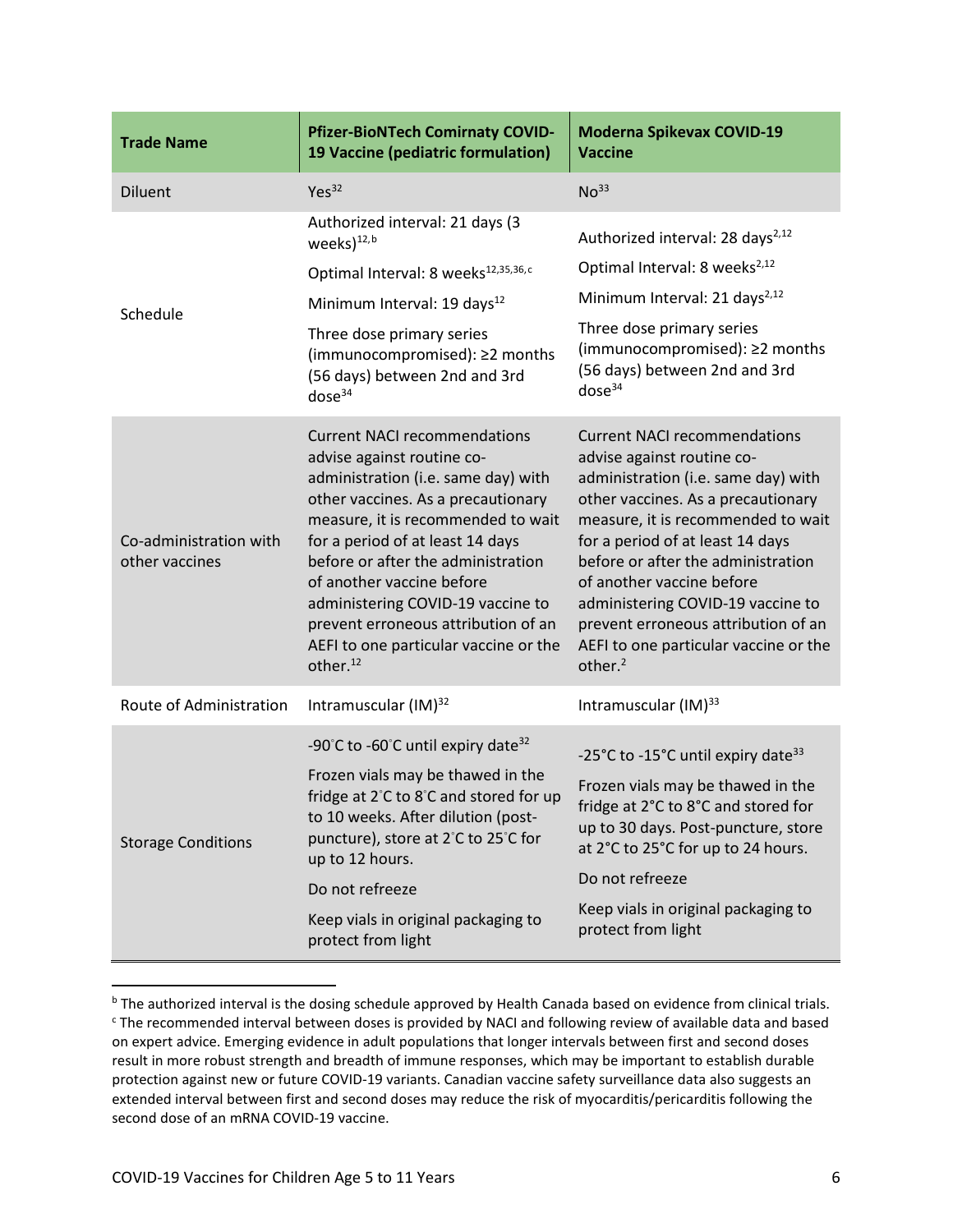### Resources Supporting Pediatric COVID-19 Vaccination

The following is a select list of resources intended to support parents and guardians in their pediatric COVID-19 vaccine decision-making for their children.

- [About Kids Health CARD System:](https://www.aboutkidshealth.ca/card) The CARD (Comfort, Ask, Relax, Distract) system provides strategies, in the form of videos and handouts, that can be used to help children cope before and during vaccination.<sup>37</sup>
- [Canadian Paediatric Society:](https://caringforkids.cps.ca/uploads/handout_images/painreduction_kidsandteens_e.pdf) Caring for Kids a guide for parents to reduce vaccination pain including information regarding topical anaesthetics, proper positioning, and distraction techniques.38
- [Vaccines for children what to expect at the vaccination appointment:](https://www.canada.ca/en/public-health/services/vaccination-children/what-to-expect-vaccination-appointment.html) Information for parents/caregivers about the vaccination appointment for children.<sup>39</sup>
- [Sick Kids COVID-19 Vaccine Consult Service:](https://www.sickkids.ca/en/care-services/support-services/covid-19-vaccine-consult/) A by-appointment phone service with paediatric Registered Nurses, supporting residents of Ontario 5 years or older and their parents, caregivers, or legal guardians who have questions or concerns related to the COVID-19 vaccine for youth/children, or who require additional support to receive the COVID-19 vaccine due to medical complexity, developmental disorder or mobility, communication, behavioural or other specialized needs, including significant needle phobia.<sup>40</sup>
- [COVID-19 vaccines for children and youth in Ontario: A](https://covid-19.ontario.ca/covid-19-vaccines-children-and-youth) government of Ontario website with information about COVID-19 vaccines for children and youth, including vaccine safety and efficacy, where to get vaccinated in Ontario, and what to expect at the appointment. $41$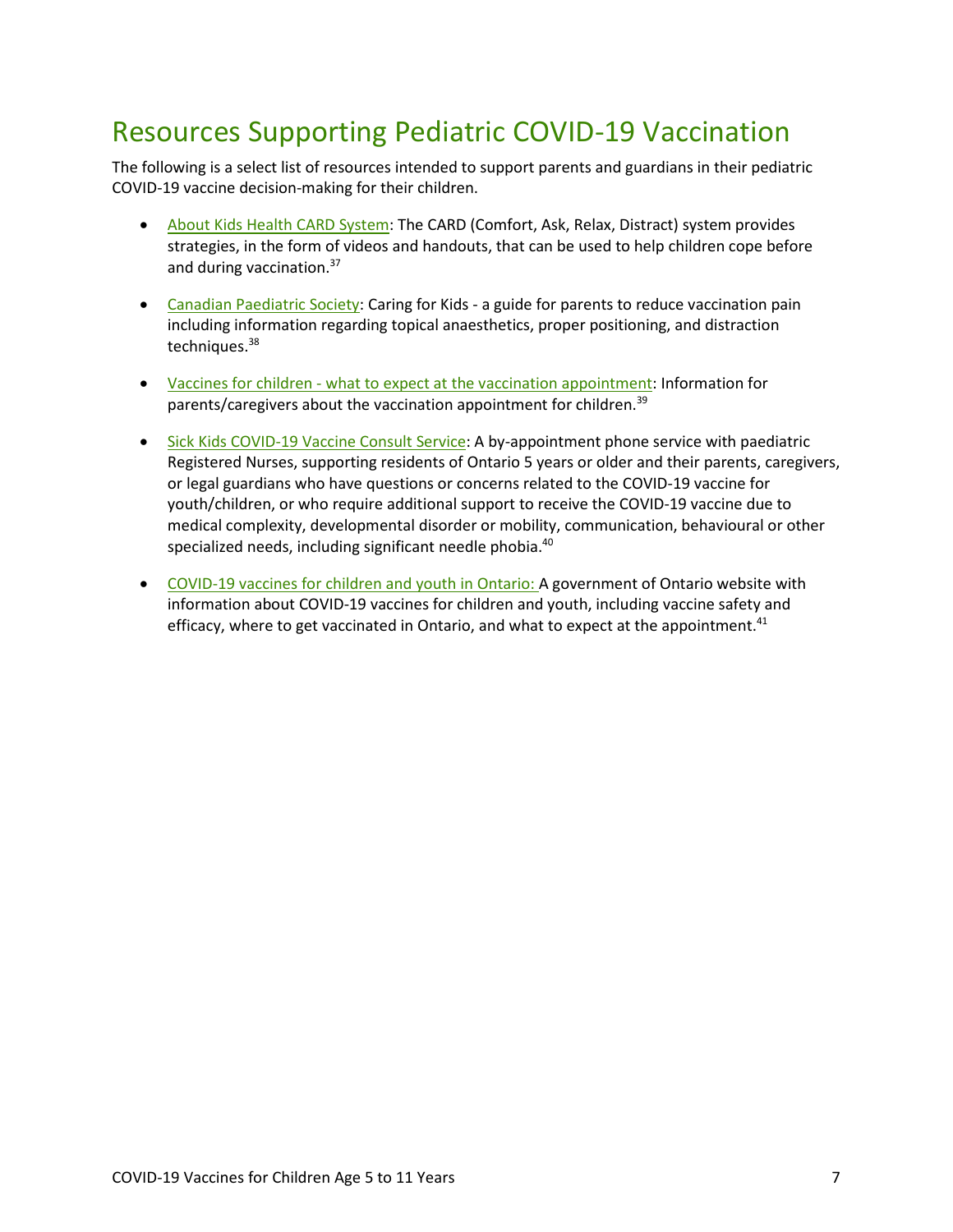### References

- 1. Health Canada. Health Canada authorizes use of Comirnaty (the Pfizer-BioNTech COVID-19 vaccine) in children 5 to 11 years of age [Internet]. Ottawa, ON: Government of Canada; 2021 [cited 2021 Nov 19]. Available from: [https://www.canada.ca/en/health-canada/news/2021/11/health-canada](https://www.canada.ca/en/health-canada/news/2021/11/health-canada-authorizes-use-of-comirnaty-the-pfizer-biontech-covid-19-vaccine-in-children-5-to-11-years-of-age.html)[authorizes-use-of-comirnaty-the-pfizer-biontech-covid-19-vaccine-in-children-5-to-11-years-of](https://www.canada.ca/en/health-canada/news/2021/11/health-canada-authorizes-use-of-comirnaty-the-pfizer-biontech-covid-19-vaccine-in-children-5-to-11-years-of-age.html)[age.html](https://www.canada.ca/en/health-canada/news/2021/11/health-canada-authorizes-use-of-comirnaty-the-pfizer-biontech-covid-19-vaccine-in-children-5-to-11-years-of-age.html)
- 2. Public Health Agency of Canada; National Advisory Committee on Immunization. NACI statement: recommendations on the use of Moderna Spikevax COVID-19 vaccine in children 6 to 11 years of age [Internet]. Ottawa, ON: Government of Canada; 2022 [cited 2022 Apr 2]. Available from: [https://www.canada.ca/en/public-health/services/immunization/national-advisory-committee-on](https://www.canada.ca/en/public-health/services/immunization/national-advisory-committee-on-immunization-naci/recommendations-use-moderna-spikevax-covid-19-vaccine-children-6-11-years-age.html)[immunization-naci/recommendations-use-moderna-spikevax-covid-19-vaccine-children-6-11-years](https://www.canada.ca/en/public-health/services/immunization/national-advisory-committee-on-immunization-naci/recommendations-use-moderna-spikevax-covid-19-vaccine-children-6-11-years-age.html)[age.html](https://www.canada.ca/en/public-health/services/immunization/national-advisory-committee-on-immunization-naci/recommendations-use-moderna-spikevax-covid-19-vaccine-children-6-11-years-age.html)
- 3. Government of Ontario. COVID-19 vaccine bookings to open for all children aged five to 11 [Internet]. Toronto, ON: Queen's Printer for Ontario; 2021 [cited 2021 Dec 15]. Available from: [https://news.ontario.ca/en/release/1001195/covid-19-vaccine-bookings-to-open-for-all-children](https://news.ontario.ca/en/release/1001195/covid-19-vaccine-bookings-to-open-for-all-children-aged-five-to-11)[aged-five-to-11](https://news.ontario.ca/en/release/1001195/covid-19-vaccine-bookings-to-open-for-all-children-aged-five-to-11)
- 4. Ontario Agency for Health Protection and Promotion (Public Health Ontario). COVID-19 in children, education and child care settings: focus on December 26, 2021 to January 8, 2022 [Internet]. Toronto, ON: Queen's Printer for Ontario; 2021 [cited 2022 Mar 11]. Available from: [https://www.publichealthontario.ca/-/media/documents/ncov/epi/covid-19-children-school](https://www.publichealthontario.ca/-/media/documents/ncov/epi/covid-19-children-school-outbreaks-epi-summary.pdf?sc_lang=en%20)[outbreaks-epi-summary.pdf?sc\\_lang=en](https://www.publichealthontario.ca/-/media/documents/ncov/epi/covid-19-children-school-outbreaks-epi-summary.pdf?sc_lang=en%20)
- 5. Statistics Canada. Table 17-10-0005-01: population estimates on July  $1<sup>st</sup>$ , by age and sex [Internet]. Ottawa, ON: Government of Canada; 2021 Sep 29 [extracted 2022 Apr 29]. Available from: <https://doi.org/10.25318/1710000501-eng>
- 6. Ontario Agency for Health Protection and Promotion (Public Health Ontario). COVID-19 Omicron variant sub-lineage BA.2: evidence and risk assessment (up to date as of April 5, 2022) [Internet]. Toronto, ON: Queen's Printer for Ontario; 2021 [cited 2022 Apr 12]. Available from: [https://www.publichealthontario.ca/-/media/Documents/nCoV/voc/covid-19-omicron-risk](https://www.publichealthontario.ca/-/media/Documents/nCoV/voc/covid-19-omicron-risk-assessment.pdf?sc_lang=en)[assessment.pdf?sc\\_lang=en](https://www.publichealthontario.ca/-/media/Documents/nCoV/voc/covid-19-omicron-risk-assessment.pdf?sc_lang=en)
- 7. Government of Ontario. COVID-19 provincial testing guidance [Internet]. Version 15.0. Toronto, ON: Queen's Printer for Ontario; 2022 [modified 2022 Apr 11; cited 2022 Apr 18]. Available from: [https://www.health.gov.on.ca/en/pro/programs/publichealth/coronavirus/docs/COVID-](https://www.health.gov.on.ca/en/pro/programs/publichealth/coronavirus/docs/COVID-19_provincial_testing_guidance.pdf)19 provincial testing guidance.pdf
- 8. Ontario Agency for Health Protection and Promotion (Public Health Ontario). COVID-19 cases with severe outcomes: December 12, 2021 to April 9, 2022 [Internet]. Toronto, ON: Queen's Printer for Ontario: 2022 [cited 2022 Apr 15]. Available from: [https://www.publichealthontario.ca/-](https://www.publichealthontario.ca/-/media/Documents/nCoV/epi/covid-19-cases-severe-outcomes-epi-summary.pdf?sc_lang=en) [/media/Documents/nCoV/epi/covid-19-cases-severe-outcomes-epi-summary.pdf?sc\\_lang=en](https://www.publichealthontario.ca/-/media/Documents/nCoV/epi/covid-19-cases-severe-outcomes-epi-summary.pdf?sc_lang=en)
- 9. Ontario Agency for Health Protection and Promotion (Public Health Ontario). Ontario COVID-19 data tool [Internet]. Toronto, ON: Queen's Printer for Ontario; 2021 [cited 2022 Apr 21] [https://www.publichealthontario.ca/en/data-and-analysis/infectious-disease/covid-19-data](https://www.publichealthontario.ca/en/data-and-analysis/infectious-disease/covid-19-data-surveillance/covid-19-data-tool?tab=ageSex)[surveillance/covid-19-data-tool?tab=ageSex](https://www.publichealthontario.ca/en/data-and-analysis/infectious-disease/covid-19-data-surveillance/covid-19-data-tool?tab=ageSex)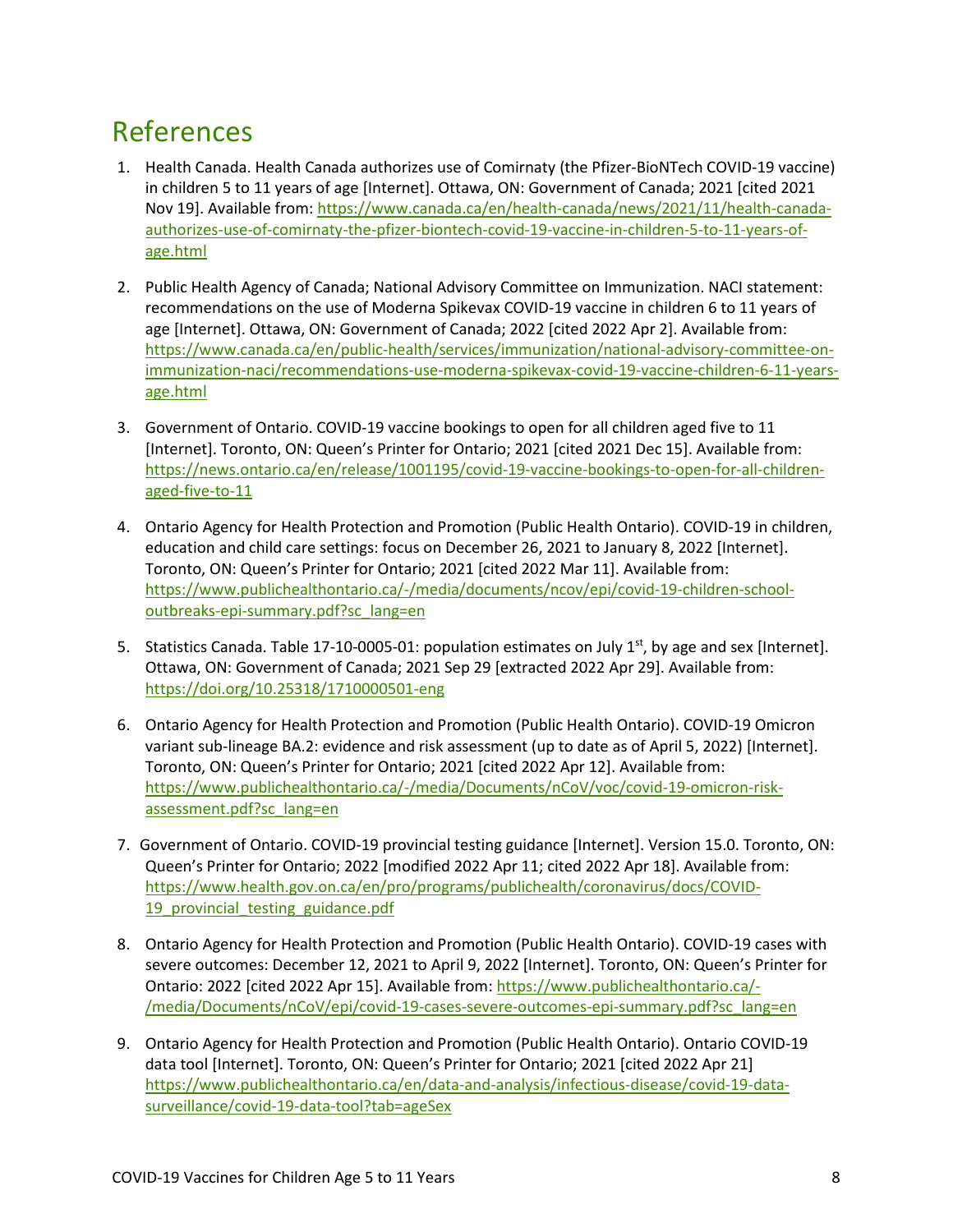- 10. National Collaborating Centre for Methods and Tools. What are the risk factors associated with severe COVID-19 outcomes in children 12 years and under? [Internet]. Version 2. Hamilton, ON: McMaster University; 2022 [cited 2022 Mar 20]. Available from: <https://www.nccmt.ca/pdfs/res/risk-factors-children>
- 11. Woodruff R, Campbell A, Taylor C, Chai S, Kawasaki B, Meek J, et al. Risk factors for severe COVID-19 in children. Pediatrics. 2022;149(1):e2021053418. Available from: <https://doi.org/10.1542/peds.2021-053418>
- 12. Public Health Agency of Canada. COVID-19 vaccine: Canadian immunization guide [Internet]. Ottawa, ON: Government of Canada; 2022 [modifed 2022 Apr 05; cited 2022 Apr 11]. Available from[: https://www.canada.ca/en/public-health/services/publications/healthy-living/canadian](https://www.canada.ca/en/public-health/services/publications/healthy-living/canadian-immunization-guide-part-4-active-vaccines/page-26-covid-19-vaccine.html)[immunization-guide-part-4-active-vaccines/page-26-covid-19-vaccine.html](https://www.canada.ca/en/public-health/services/publications/healthy-living/canadian-immunization-guide-part-4-active-vaccines/page-26-covid-19-vaccine.html)
- 13. Woodworth KR, Moulia D, Collins JP, Hadler SC, Jones JM, Reddy SC, et al. The Advisory Committee on Immunization Practices' interim recommendation for use of Pfizer-BioNTech COVID-19 vaccine in children aged 5 – 11 years – United States, November 2021. Morb Mortal Wkly Rep. 2021;70(45);1579-83. Available from: http://doi.org/10.15585/mmwr.mm7045e1
- 14. Laverty M, Salvadori MI, Squires SG, Ahmed MA, Eisenbeis L, Lee SJ, et al. Multisystem inflammatory syndrome in children in Canada. Can Commun Dis Rep. 2021;47(11):461–5. Available from: <https://doi.org/10.14745/ccdr.v47i11a03>
- 15.Ontario Agency for Health Protection and Promotion (Public Health Ontario). Confirmed cases of COVID-19 following vaccination in Ontario: December 14, 2020 to March 27, 2022 [Internet]. Toronto, ON: Queen's Printer for Ontario: 2022 [cited 2022 Apr 11]. Available from: [https://www.publichealthontario.ca/-/media/Documents/nCoV/epi/covid-19-epi-confirmed-cases](https://www.publichealthontario.ca/-/media/Documents/nCoV/epi/covid-19-epi-confirmed-cases-post-vaccination.pdf?sc_lang=en)[post-vaccination.pdf?sc\\_lang=en](https://www.publichealthontario.ca/-/media/Documents/nCoV/epi/covid-19-epi-confirmed-cases-post-vaccination.pdf?sc_lang=en)
- 16.Simmons AE, Amoako A, Grima AA, Murison KR, Tuite AR, Fisman DN. Vaccine effectiveness against hospitalization among adolescent and pediatric SARS-CoV-2 cases in Ontario, Canada [Internet]. medRxiv 22272919 [Preprint]. 2022 Mar 25 [cited 2022 Apr 7]. Available from: <https://doi.org/10.1101/2022.03.24.22272919>
- 17. Price AM, Olson SM, Newhams MM, Halasa NB, Boom JA, Sahni LC, et al. BNT162b2 protection against the Omicron variant in children and adolescents. N Engl J Med. 2022 Mar 30 [Epub ahead of print]. Available from:<https://doi.org/10.1056/NEJMoa2202826>
- 18. Klein NP, Stockwell MS, Demarco M, Gaglani M, Kharbanda AB, Irving SA, et al. Effectiveness of COVID-19 Pfizer-BioNTech BNT162b2 mRNA vaccination in preventing COVID-19-associated emergency department and urgent care encounters and hospitalizations among nonimmunocompromised children and adolescents aged 5-17 years – VISON network, 10 states, April 2021-January 2022. Morb Mortal Wkly Rep. 2022;71(9);352-8. Available from: <http://doi.org/10.15585/mmwr.mm7109e3>
- 19. Zambrano L, Newhams MM, Olson SM, Halasa NB, Price AM, Boom JA, et al. Effectiveness of BNT162b2 (Pfizer-BioNTech) mRNA vaccination against multisystem inflammatory syndrome in children among persons aged 12 – 18 years – United States, July-December 2021. Morb Mortal Wkly Rep. 2022;71(2):52-8. Available from: <http://doi.org/10.15585/mmwr.mm7102e1>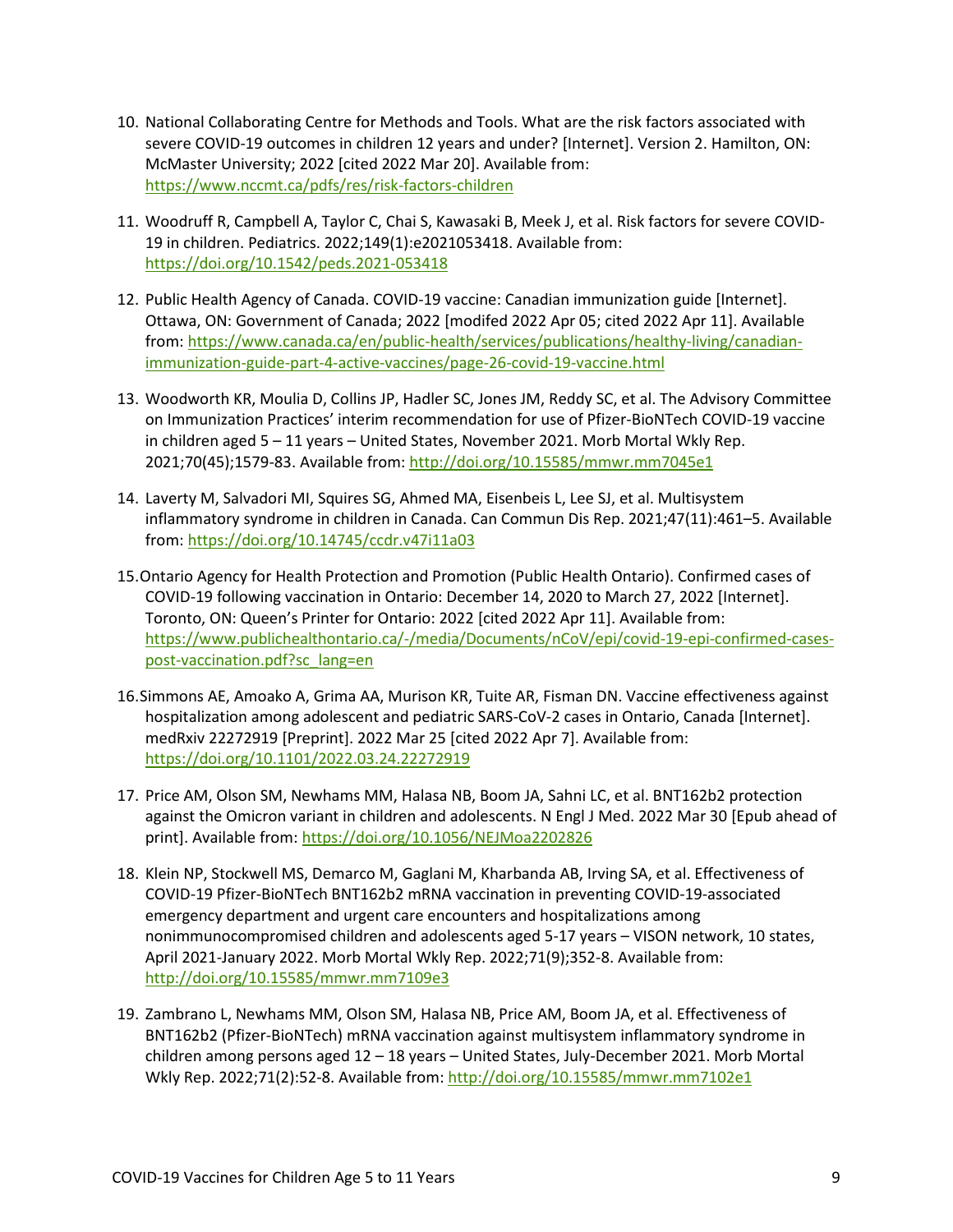- 20. Jones J. Epidemiology of COVID-19 in children aged 5-11 years [Webinar]. Atlanta, GA: Centers for Disease Control and Prevention; 2021 [presented 2021 Nov 2; cited 2022 Apr 8]. Available from: [https://www.cdc.gov/vaccines/acip/meetings/downloads/slides-2021-11-2-3/03-COVID-Jefferson-](https://www.cdc.gov/vaccines/acip/meetings/downloads/slides-2021-11-2-3/03-COVID-Jefferson-508.pdf)[508.pdf](https://www.cdc.gov/vaccines/acip/meetings/downloads/slides-2021-11-2-3/03-COVID-Jefferson-508.pdf)
- 21. Fowlkes AL, Yoon SK, Lutrick K, Gwynn L, Burns J, Grant L, et al. Effectiveness of 2-dose BNT162b2 (Pfizer BioNTech) mRNA vaccine in preventing SARS-CoV-2 infection among children aged 5–11 years and adolescents aged 12–15 years — PROTECT cohort, July 2021–February 2022. Morb Mortal Wkly Rep. 2022;71(11);422-8. Available from: http://doi.org/10.15585/mmwr.mm7111e1
- 22. American Academy of Pediatrics. Children and COVID-19 vaccination trends [Internet]. Itasca, IL: American Academy of Pediatrics; 2022 [cited 2022 Apr 27]. Available from: [https://www.aap.org/en/pages/2019-novel-coronavirus-covid-19-infections/children-and-covid-19](https://www.aap.org/en/pages/2019-novel-coronavirus-covid-19-infections/children-and-covid-19-vaccination-trends/) [vaccination-trends/](https://www.aap.org/en/pages/2019-novel-coronavirus-covid-19-infections/children-and-covid-19-vaccination-trends/)
- 23. Hause AM, Gee J, Baggs J, Marquez P, Myers TR, Gee J, Su JR, et al. COVID-19 vaccine safety in children aged 5-11 years - United States, November 3 – December 19, 2021. MMWR Morb Mortal Wkly Rep. 2021;70(5152);1755-60. Available from: <https://www.cdc.gov/mmwr/volumes/70/wr/mm705152a1.htm>
- 24. Su JR. COVID-19 vaccine safety updates: primary series in children and adolescents ages 5–11 and 12–15 years, and booster doses in adolescents ages 16–24 years; updates from the Vaccine Averse Event Reporting System (VAERS) [Webinar]. Atlanta, GA: Centers for Disease Control and Prevention; 2022 [presented 2022 Jan 5; cited 2022 Jan 11]. Available from: <https://www.cdc.gov/vaccines/acip/meetings/downloads/slides-2022-01-05/02-COVID-Su-508.pdf>
- 25. Klein N; Kaiser Permanente Vaccine Study Center. Vaccine safety datalink rapid cycle analyses: uptake and safety of COVID-19 vaccines in 5-11 and 12-17 year-olds [Webinar]. Atlanta, GA: Centers for Disease Control and Prevention; 2022 [presented 2022 Jan 5; cited 2022 Jan 10]. Available from: [https://www.cdc.gov/vaccines/acip/meetings/downloads/slides-2022-01-05/04-COVID-Klein-](https://www.cdc.gov/vaccines/acip/meetings/downloads/slides-2022-01-05/04-COVID-Klein-508.pdf)[508.pdf](https://www.cdc.gov/vaccines/acip/meetings/downloads/slides-2022-01-05/04-COVID-Klein-508.pdf)
- 26. Ontario Agency for Health Protection and Promotion (Public Health Ontario). How vaccine safety is monitored in Canada [Internet]. Toronto, ON: Queen's Printer for Ontario; 2020 [cited 2022 Apr 27]. Available from[: https://www.publichealthontario.ca/-](https://www.publichealthontario.ca/-/media/documents/ncov/vaccines/2020/12/vaccine-safety-survelliance-canada.pdf?sc_lang=en) [/media/documents/ncov/vaccines/2020/12/vaccine-safety-survelliance-canada.pdf?sc\\_lang=en](https://www.publichealthontario.ca/-/media/documents/ncov/vaccines/2020/12/vaccine-safety-survelliance-canada.pdf?sc_lang=en)
- 27. Public Health Agency of Canada. Canadian adverse events following immunization surveillance system (CAEFISS) [Internet]. Ottawa, ON: Government of Canada; 2022 [modified 2022 Jan 17; cited 2022 Jan 20]. Available from[: https://www.canada.ca/en/public](https://www.canada.ca/en/public-health/services/immunization/canadian-adverse-events-following-immunization-surveillance-system-caefiss.html)[health/services/immunization/canadian-adverse-events-following-immunization-surveillance](https://www.canada.ca/en/public-health/services/immunization/canadian-adverse-events-following-immunization-surveillance-system-caefiss.html)[system-caefiss.html](https://www.canada.ca/en/public-health/services/immunization/canadian-adverse-events-following-immunization-surveillance-system-caefiss.html)
- 28. Public Health Agency of Canada. Reported side effects following COVID-19 vaccination in Canada [Internet]. Ottawa, ON: Government of Canada; 2022 [modified 2022 Apr 19; cited 2022 Apr 21]. Available from[: https://health-infobase.canada.ca/covid-19/vaccine-safety/](https://health-infobase.canada.ca/covid-19/vaccine-safety/)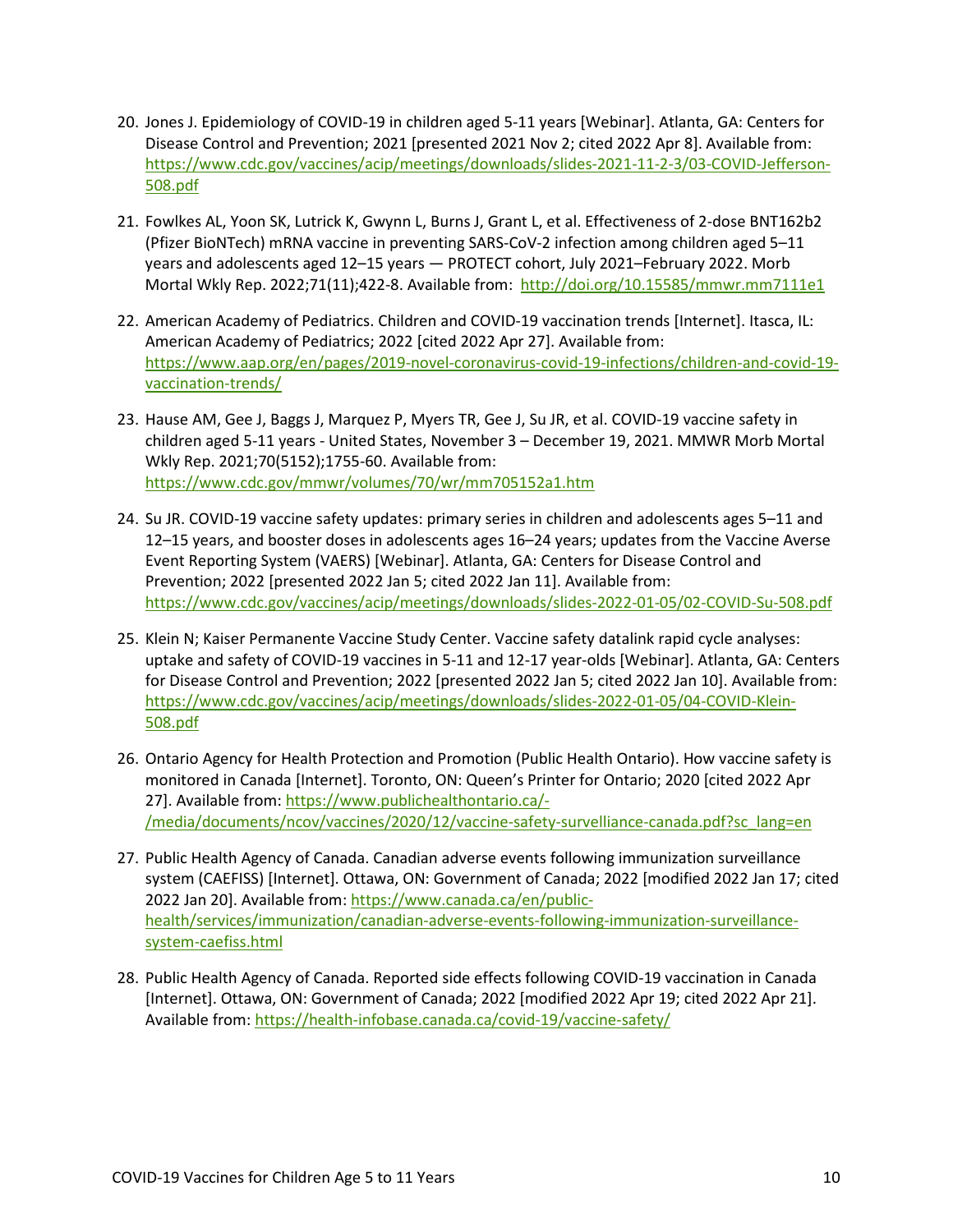- 29. Ontario Agency for Health Protection and Promotion (Public Health Ontario). Adverse events following immunization (AEFIs) for COVID-19 in Ontario: December 13, 2020 to April 3, 2022 [Internet]. Toronto, ON: Queen's Printer for Ontario; 2022 [cited 2022 Apr 15]. Available from: [https://www.publichealthontario.ca/-/media/documents/ncov/epi/covid-19-aefi](https://www.publichealthontario.ca/-/media/documents/ncov/epi/covid-19-aefi-report.pdf?sc_lang=en)[report.pdf?sc\\_lang=en](https://www.publichealthontario.ca/-/media/documents/ncov/epi/covid-19-aefi-report.pdf?sc_lang=en)
- 30. Health Canada. Drug and vaccine authorizations for COVID-19: list of authorized drugs, vaccines and expanded indications [Internet]. Ottawa, ON: Government of Canada; 2022 [modified 2022 Mar 17; cited 2022 Mar 20]. Available from: [https://www.canada.ca/en/health-canada/services/drugs](https://www.canada.ca/en/health-canada/services/drugs-health-products/covid19-industry/drugs-vaccines-treatments/authorization/list-drugs.html)[health-products/covid19-industry/drugs-vaccines-treatments/authorization/list-drugs.html](https://www.canada.ca/en/health-canada/services/drugs-health-products/covid19-industry/drugs-vaccines-treatments/authorization/list-drugs.html)
- 31. Walter EB, Talaat KR, Sabharwal C, Gurtman A, Lockhart S, Paulsen GC, et al. Evaluation of the BNT162b2 COVID-19 vaccine in children 5 to 11 years of age. N Engl J Med. 2022;386(1):35-46. Available from[: https://doi.org/10.1056/NEJMoa2116298](https://doi.org/10.1056/NEJMoa2116298)
- 32. Pfizer-BioNTech. Product monograph: including patient medication information: Pfizer-BioNTech COVID-19 vaccine: COVID-19 mRNA vaccine, suspension for intramuscular injection [Internet]. Kirkland, QC: Pfizer Canada; 2021 [modified 2022 Mar 15; cited 2022 Apr 2]. Available from: <https://covid-vaccine.canada.ca/info/pdf/pfizer-biontech-covid-19-vaccine-pm1-en.pdf>
- 33. Moderna TX, Inc. Product monograph: including patient medication information [Internet]. Cambridge, MA: ModernaTX, Inc; 2021 [modified 2022 Mar 17; cited 2022 Apr 2]. Available from: <https://covid-vaccine.canada.ca/info/pdf/covid-19-vaccine-moderna-pm-en.pdf>
- 34. Ontario. Ministry of Health. COVID-19 vaccine third dose booster recommendations [Internet]. Version 8.0. Toronto, ON: Queen's Printer for Ontario; 2022 [modified 2022 Apr 6; cited 2022 Apr 11]. Available from: [https://www.health.gov.on.ca/en/pro/programs/publichealth/coronavirus/docs/vaccine/COVID-](https://www.health.gov.on.ca/en/pro/programs/publichealth/coronavirus/docs/vaccine/COVID-19_vaccine_third_dose_recommendations.pdf)19 vaccine third dose recommendations.pdf
- 35. Ontario Agency for Health Protection and Promotion (Public Health Ontario). Recommendations: Pfizer-BioNTech COVID-19 vaccine for children 5 to 11 years of age [Internet]. Toronto, ON: Queen's Printer for Ontario; 2021 [cited 2022 Jan 18]. Available from[: https://www.publichealthontario.ca/-](https://www.publichealthontario.ca/-/media/documents/ncov/vaccines/2021/12/covid-19-oiac-pediatric-recommendations.pdf?sc_lang=en) [/media/documents/ncov/vaccines/2021/12/covid-19-oiac-pediatric](https://www.publichealthontario.ca/-/media/documents/ncov/vaccines/2021/12/covid-19-oiac-pediatric-recommendations.pdf?sc_lang=en)[recommendations.pdf?sc\\_lang=en](https://www.publichealthontario.ca/-/media/documents/ncov/vaccines/2021/12/covid-19-oiac-pediatric-recommendations.pdf?sc_lang=en)
- 36. Buchan SA, Seo CY, Johnson C, Alley S, Kwong JC, Nasreen S, et al. Epidemiology of myocarditis and pericarditis following mRNA vaccines in Ontario, Canada: by vaccine product, schedule and interval. medRxiv 21267156 [Preprint]. 2021 Dec 5 [cited 2022 Apr 27]. Available from: <https://doi.org/10.1101/2021.12.02.21267156>
- 37. Hospital for Sick Children (SickKids). CARD system: learning hub [Internet]. Toronto, ON: Hospital for Sick Children; 2022 [cited 2022 Jan 20]. Available from:<https://www.aboutkidshealth.ca/card>
- 38. Canadian Paediatric Society. Reduce the pain of vaccination in kids and teens [Internet]. Ottawa, ON: Canadian Paediatric Society; 2022 [cited 2022 Apr 27]. Available from: [https://caringforkids.cps.ca/uploads/handout\\_images/painreduction\\_kidsandteens\\_e.pdf](https://caringforkids.cps.ca/uploads/handout_images/painreduction_kidsandteens_e.pdf)
- 39. Government of Canada. Vaccines for children: what to expect at the vaccination appointment [Internet]. Ottawa, ON: Government of Canada; 2021 [cited 2022 Jan 20]. Available from: [https://www.canada.ca/en/public-health/services/vaccination-children/what-to-expect](https://www.canada.ca/en/public-health/services/vaccination-children/what-to-expect-vaccination-appointment.html)[vaccination-appointment.html](https://www.canada.ca/en/public-health/services/vaccination-children/what-to-expect-vaccination-appointment.html)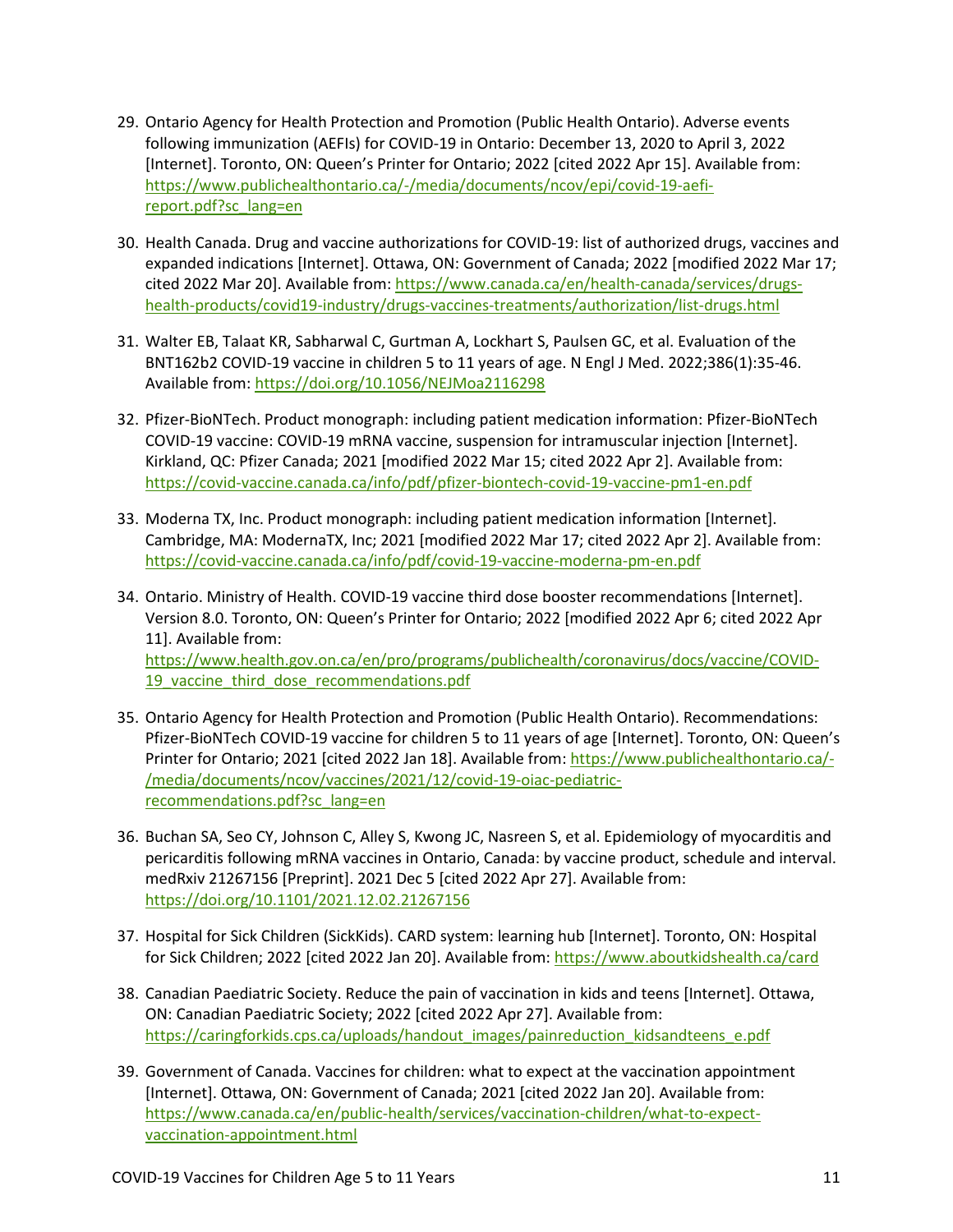- 40. Hospital for Sick Children (SickKids). COVID-19 vaccine consult service [Internet]. Toronto, ON: Hospital for Sick Children; 2021 [cited 2022 Jan 20]. Available from: <https://www.sickkids.ca/en/care-services/support-services/covid-19-vaccine-consult/>
- 41. Government of Ontario. COVID-19 vaccines for children and youth [Internet]. Toronto, ON: Government of Ontario; 2022 [modified 2022 Mar 21; cited 2022 Feb 15]. Available from: <https://covid-19.ontario.ca/covid-19-vaccines-children-and-youth>